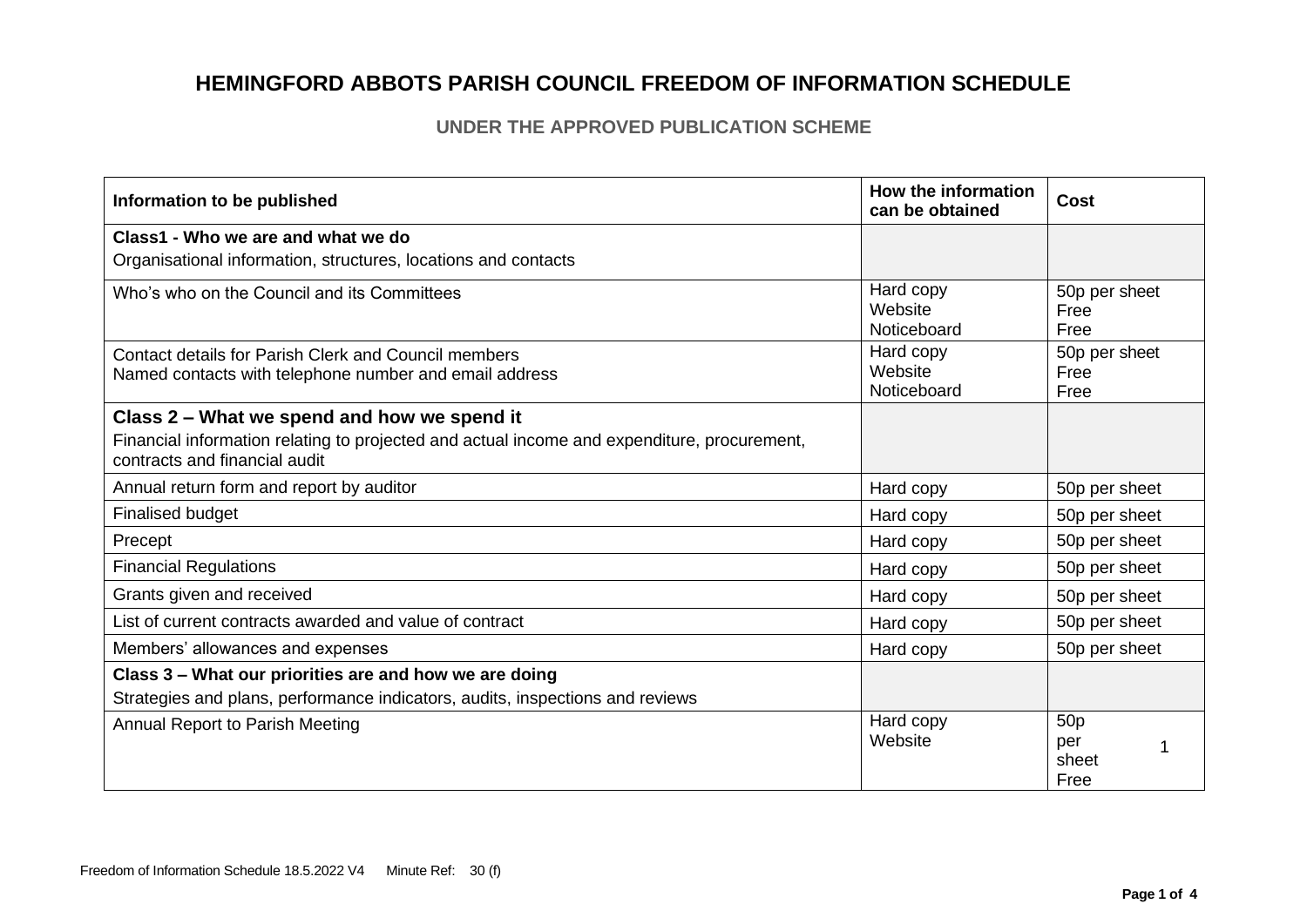### **UNDER THE APPROVED PUBLICATION SCHEME**

| Class 4 – How we make decisions                                                                                                                                                                                                                                                |                                                                        |                                                                                  |
|--------------------------------------------------------------------------------------------------------------------------------------------------------------------------------------------------------------------------------------------------------------------------------|------------------------------------------------------------------------|----------------------------------------------------------------------------------|
| Decision making processes and records of decisions                                                                                                                                                                                                                             |                                                                        |                                                                                  |
| Timetable of meetings (Council, Committee/Sub-committee Meetings and Parish Meetings)                                                                                                                                                                                          | Website                                                                | Free                                                                             |
| Agendas of meetings (as above)                                                                                                                                                                                                                                                 | Hard copy<br>Website<br>Noticeboard                                    | 50p per sheet<br>Free<br>Free                                                    |
| Minutes of meetings (as above)<br>NB. This will exclude information that is properly regarded as private to the meeting.                                                                                                                                                       | Hard copy<br>Website<br>Noticeboard                                    | 50p per sheet<br>Free<br>Free                                                    |
| Reports presented to council meetings<br>NB This will exclude information that is properly regarded as private to the meeting.                                                                                                                                                 | Hard copy                                                              | 50p per sheet                                                                    |
| Responses to consultation papers                                                                                                                                                                                                                                               | Hard copy                                                              | 50p per sheet                                                                    |
| Responses to planning applications                                                                                                                                                                                                                                             | Hard copy<br>Website                                                   | 50p per sheet<br>Free                                                            |
| Class 5 - Our policies and procedures                                                                                                                                                                                                                                          |                                                                        |                                                                                  |
| Current written protocols, policies and procedures for delivering services and responsibilities                                                                                                                                                                                |                                                                        |                                                                                  |
| Policies and procedures for the conduct of council business: -<br><b>Procedural Standing Orders</b><br>Committee and Sub-committee Terms of Reference<br>Code of Conduct<br>Policy statements                                                                                  | Hard copy<br>Hard copy<br>Hard copy<br>Website<br>Hard copy<br>Website | 50p per sheet<br>50p per sheet<br>50p per sheet<br>Free<br>50p per sheet<br>Free |
| Policies and procedures for the provision of services and about the employment of staff:<br>Policies and procedures for handling requests for information<br>Complaints procedures (including those covering requests for information and operating the<br>publication scheme) | Hard copy<br>Website<br>Hard copy<br>Website                           | 50p per sheet<br>Free<br>50p per sheet<br>Free                                   |
| <b>Information Security Incident Policy</b>                                                                                                                                                                                                                                    | Hard copy<br>Website                                                   | 50p per sheet<br>Free                                                            |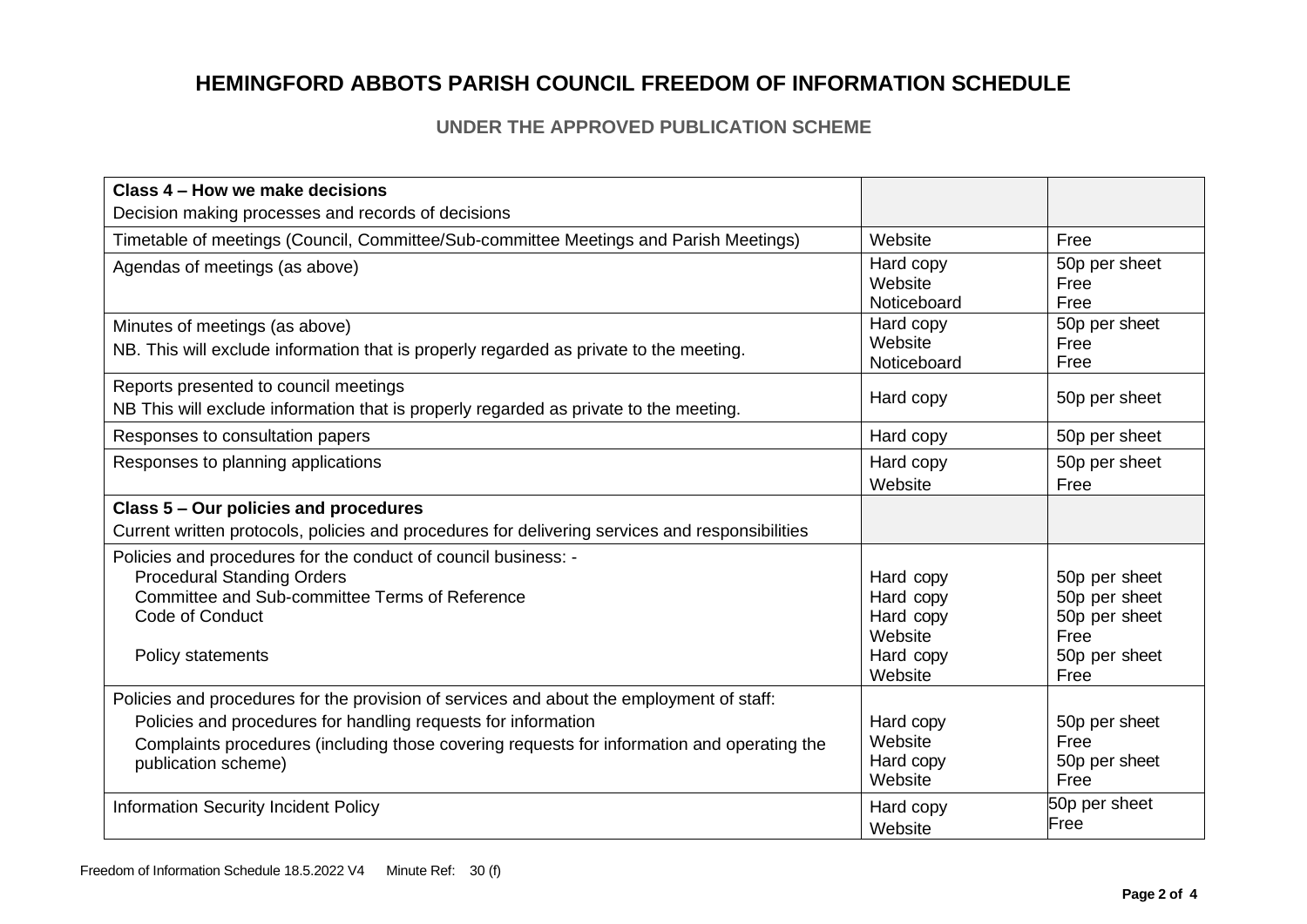### **UNDER THE APPROVED PUBLICATION SCHEME**

| Records management policies (records retention, destruction and archive)                           | Hard copy | 50 per sheet  |
|----------------------------------------------------------------------------------------------------|-----------|---------------|
|                                                                                                    | Website   | Free          |
| Data protection policies                                                                           | Hard copy | 50 per sheet  |
|                                                                                                    | Website   | Free          |
| Schedule of charges for the publication of information)                                            | Hard copy | 50p per sheet |
|                                                                                                    | Website   | Free          |
| <b>Class 6 - Lists and Registers</b>                                                               |           |               |
| Currently maintained lists and registers only                                                      |           |               |
| Any publicly available register or list                                                            |           |               |
| Some information may only be available by inspection                                               | Hard copy | 50p per sheet |
| <b>Inventory of Land and Assets</b>                                                                | Hard copy | 50p per sheet |
|                                                                                                    | Website   | Free          |
| Register of members' interests                                                                     | Hard copy | 50p per sheet |
| Register of gifts and hospitality                                                                  | Hard copy | 50p per sheet |
| Class 7 - The services we offer                                                                    |           |               |
| Information about the services we offer, including leaflets, guidance and newsletters produced for |           |               |
| the public and businesses                                                                          |           |               |
| Parks, playing fields and recreational facilities                                                  |           | Free          |
| HAPC is the Administrative Trustee of Hemingford Abbots Playing Field                              | Website   |               |
| Seating, litter bins, clocks, memorials and lighting                                               | Hard copy | 50p per sheet |
| Footpath leaflet                                                                                   | Hard copy | 50p per sheet |
| <b>Additional Information</b>                                                                      |           |               |
| Hemingford Abbots Playing Field Charity - Scheme Document                                          | Hard copy | 50p per sheet |